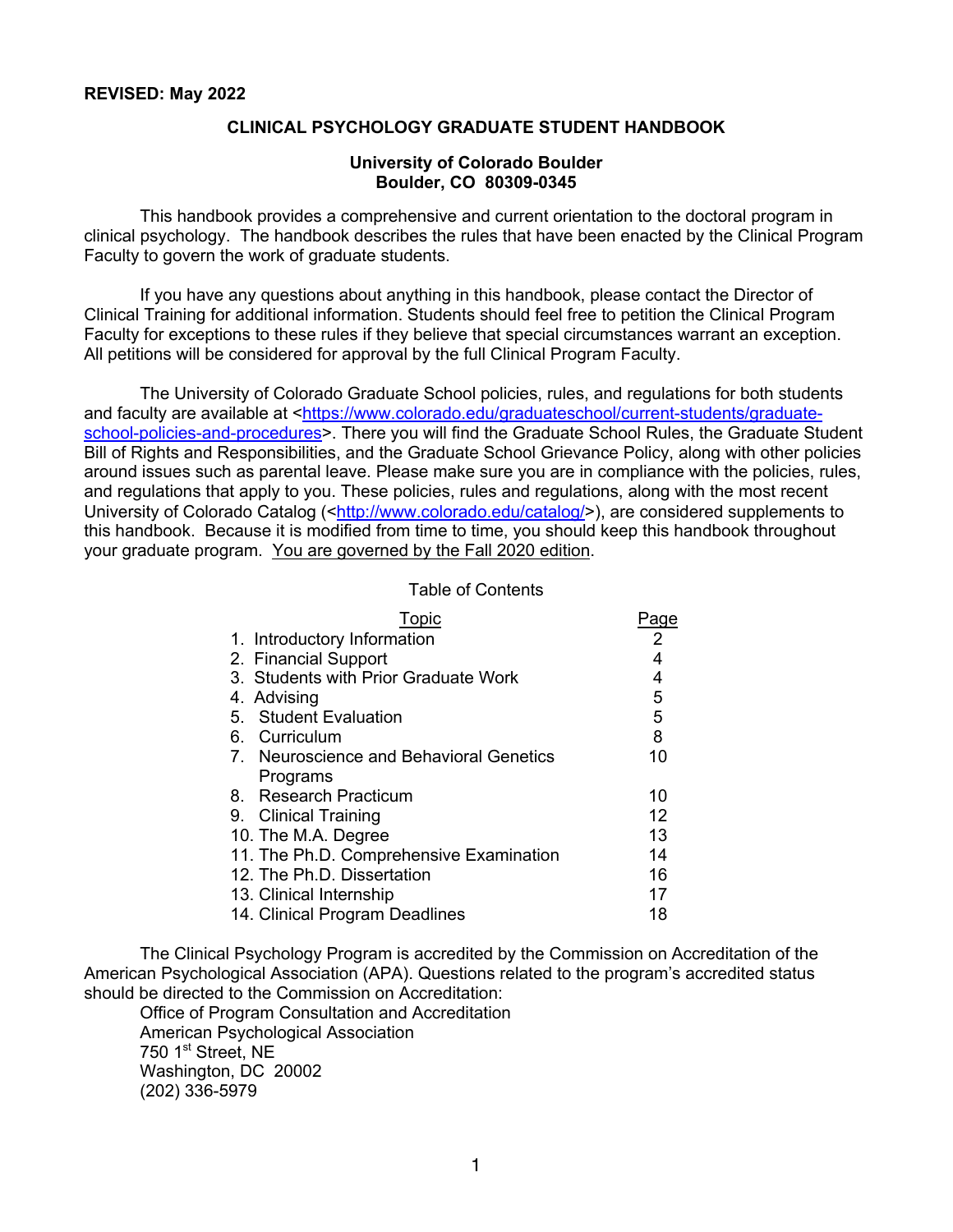# **1. INTRODUCTORY INFORMATION**

REGISTRATION. New graduate students receive registration information prior to arriving on campus. Preregistration generally occurs late each semester for the following semester. Further information about registration is contained in the Graduate School Catalog.

If you are not a Colorado resident and are a qualified person, **you must petition for Colorado in-state tuition classification within one year** so that you are eligible for in-state tuition starting in your second year of graduate study. Failure to do so may result in ineligibility to hold a monthly appointment at the University and will result in your being responsible for paying non-resident tuition. Instructions on how to apply for residency can be found on the registrar's website: <http://www.colorado.edu/registrar/students/state-residency>

PROGRAM DURATION. Our program is designed to require five to six years to complete under normal circumstances, with the internship to be completed during the last year of the program. At least four of these semesters must be completed while in full-time residence at the University of Colorado at Boulder, and at least two of these semesters must be consecutive. Any significant departure from this typical schedule, such as wanting to take two years to complete the dissertation or relatively short delays in program progress due to parenthood or illness, must be approved in advance by the Clinical Program Faculty based on a written proposed plan for completing the program. That proposed plan, once approved, would constitute the basis for evaluating subsequent student progress.

According to the rules of the Graduate School, all doctoral students have six years from the start of their course work to complete all requirements for the degree. If a student is unable to complete the degree in this six-year period, s/he may ask the Clinical Program Faculty for approval to file a petition for an extension to the time limit with the Dean of the Graduate School. Students who elect to complete the dual degree in psychology and neuroscience or one of the specialty training certificates have often successfully petitioned for a one year extension. Only truly exceptional and rare circumstances will warrant support for any extension beyond seven years.

LEAVES OF ABSENCE. If satisfactory progress in the program cannot be made due to major and long-lasting personal difficulty in a student's life, we encourage the use of an official leave of absence from the program, which can be obtained from the following website: <http://www.colorado.edu/registrar/students/withdraw-cu/leave-of-absence>. The leave of absence is intended to provide an opportunity for a student to resolve the difficulty and then be welcomed back to the program on a full-time basis. Once a student is a doctoral candidate, the Graduate School does not recognize leaves of absence. Therefore, students must register continuously after achieving doctoral candidate status, with the exception of the internship year.

APA ETHICS CODE. All students are expected to familiarize themselves with and abide by every aspect of the 2002 version of Ethical Principles of Psychologists and Code of Conduct that went into effect on June 1, 2003 and was amended in 2010 and 2016. The Ethics Code can be found in the *American Psychologist* (2002, *57*, 1060-1073) or online at <http://www.apa.org/ethics/code/index.aspx>.

OFFICE SPACE. The Director of Clinical Training assigns office space.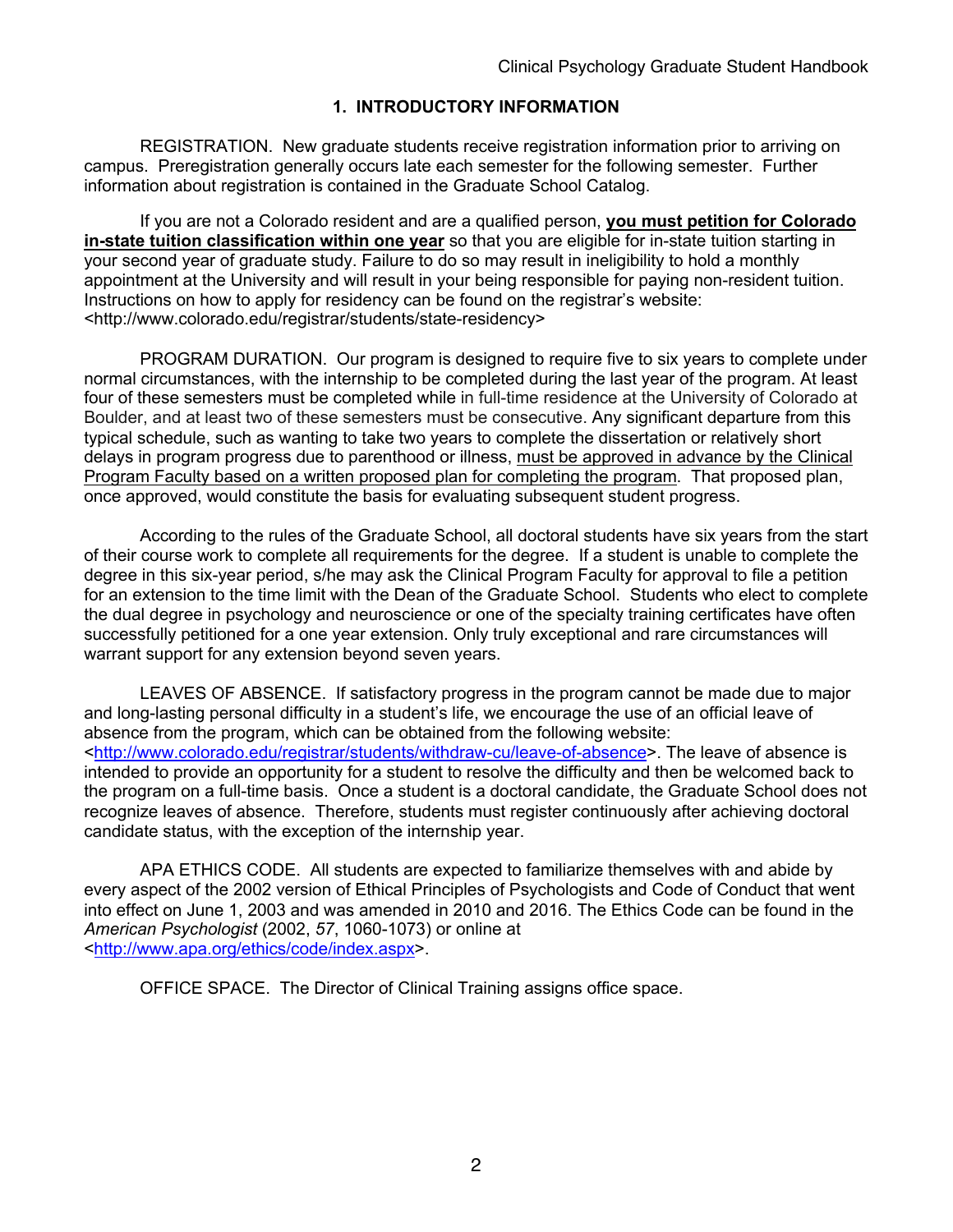STUDENT REPRESENTATIVES. Clinical students elect, through their own procedures, a representative to the Clinical Program Faculty meetings. Student representatives generally serve for one academic year. Although student representatives fully participate in Clinical Program Faculty meetings, only the Clinical Program Faculty vote on issues for which a vote occurs. To protect confidentiality, student representatives are not present when faculty members discuss issues related to individual prospective or current students or faculty members.

STUDENT RECORDS. The Clinical Program keeps individual student records. Student records are considered confidential documents, available only to the Clinical Program Faculty members as needed. Student records will be retained indefinitely following graduation for reference, program improvement, and credentialing purposes.

All required documents that are prepared by students are not considered completed until they have been filed in the student's record. Each student's record, kept in its own three-ring binder, has the following sections:

Application Materials Application **Transcripts** GRE Scores Letters of Recommendation Personal Statement **Correspondence** Funding Grades (Yearly) NIH Ethics Tutorial (CITI Training) Master of Arts Documents Master's Proposal Approval Form Candidacy Application Master's Exam Report Clinical Evaluations (Yearly) Comprehensive Exam Documents Comprehensive Exam Part I – Agreement Form Comprehensive Exam Part I – Completion Form Candidacy Application Doctoral Exam Report Dissertation Documents Doctoral Exam Report Final Grade Card Dissertation Signature Page Internship Evaluations Student Evaluations (Yearly) TA Evaluations External Activities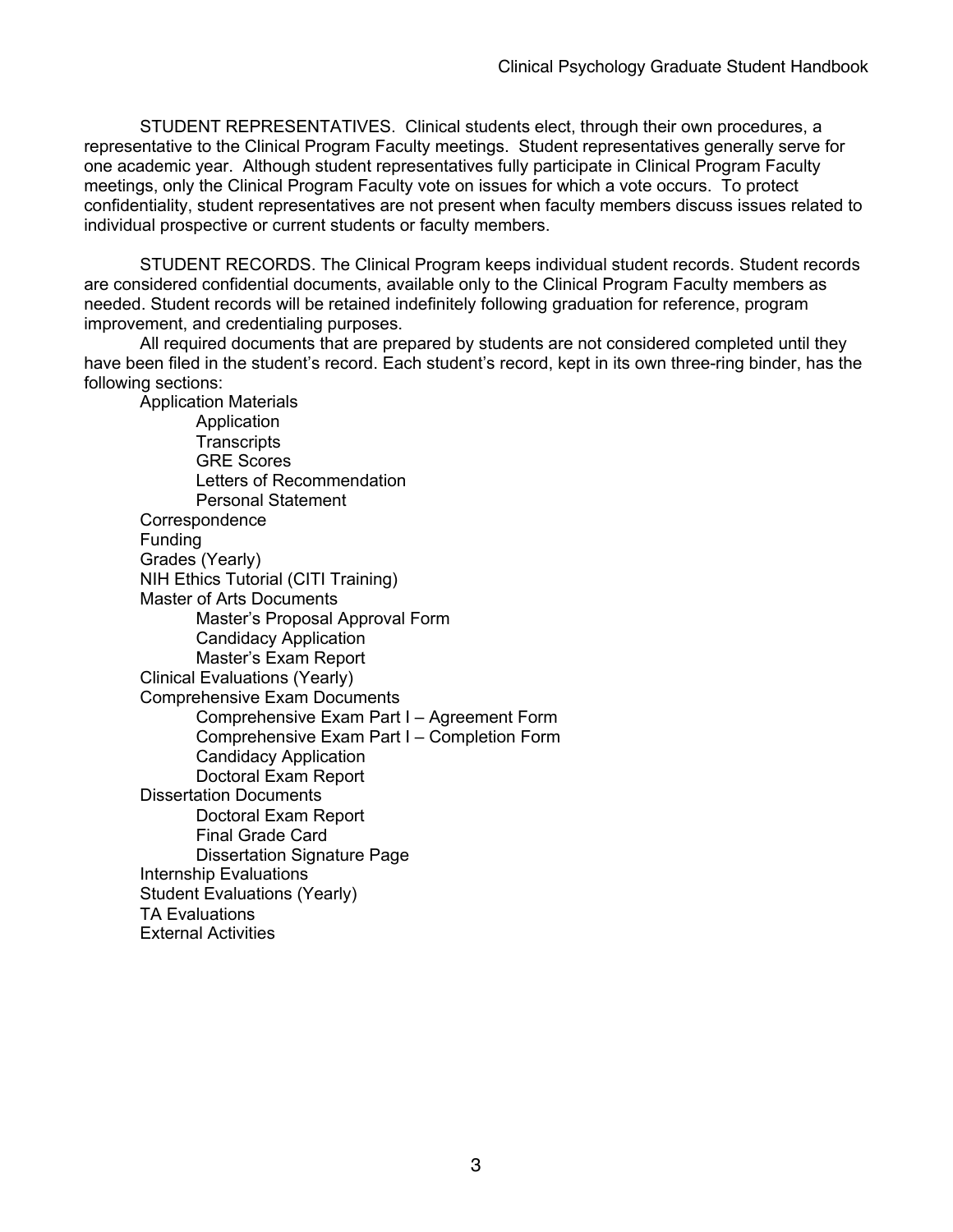# **2. FINANCIAL SUPPORT**

Being a graduate student in the clinical program is a full-time job. It is very difficult to make normative progress in the program on a part-time basis. Accordingly, every effort will be made to provide all students with five academic years of support.

NATURE OF STUDENT SUPPORT. Typically, first-year students will receive Teaching Assistantships (TAs). Starting in their second year, students will receive either Research Assistantships (RAs) or TAs.

The actual amount of support is dictated by university regulations. On average all sources of support will provide about \$2,600 per month throughout the academic year. In rare cases students may receive a stipend from a field placement. If this stipend is significantly less than the amount of support provided for a TA or RA, every effort will be made to provide additional support to bring the student's income in line with that of students receiving support as a TA or RA.

SUPPLEMENTARY SUPPORT. On occasion, additional part-time TAs may become available during the academic year. Graduate School policy mandates that these part-time TAs require 5 hours or less of work per week unless a petition is submitted and approved by the Graduate School. Every effort will be made to assure that these occasional supplementary sources of support are distributed equitably. A small number of summer TAs and RAs are also often available.

There usually are some funds for support for travel to attend and present research findings at meetings or conferences. Information about travel support can be found on the departmental Resources for Current Graduate Students webpage ( https://www.colorado.edu/psych-neuro/graduateprograms/resources-current-graduate-students) and the Graduate School webpage summarizing funding opportunities for graduate students (http://www.colorado.edu/graduateschool/funding).

# **3. STUDENTS WITH PRIOR GRADUATE WORK**

Students with prior graduate work will meet with the Director of Clinical Training to determine an individualized program of advanced academic work, research, and clinical practicum experiences. Our doctoral training program requires a minimum of 3 academic years (six semesters) of full-time graduate study. At least four of these semesters must be completed while in full-time residence at the University of Colorado at Boulder, and at least two of these semesters must be consecutive.

The curriculum will follow the basic format of our graduate curriculum with changes based on the nature and extent of prior academic and applied experience. The determination of transfer credit to apply toward required courses will be made by faculty members teaching these courses, who will evaluate the comparability of the prior graduate training to our own courses. Credit may not be transferred until the student has completed at least six credits of graduate level coursework as a degree-seeking student on the CU Boulder campus with a 3.0 GPA.

Rules and regulations regarding transfer credit are determined by the Graduate School and available for review at <http://www.colorado.edu/mse/student-resources/transfer-credit>. A student may receive a Master's Degree from the University of Colorado after completing all requirements for that degree, even if the student already has a Master's Degree from another university; a second Master's Degree is not required, though.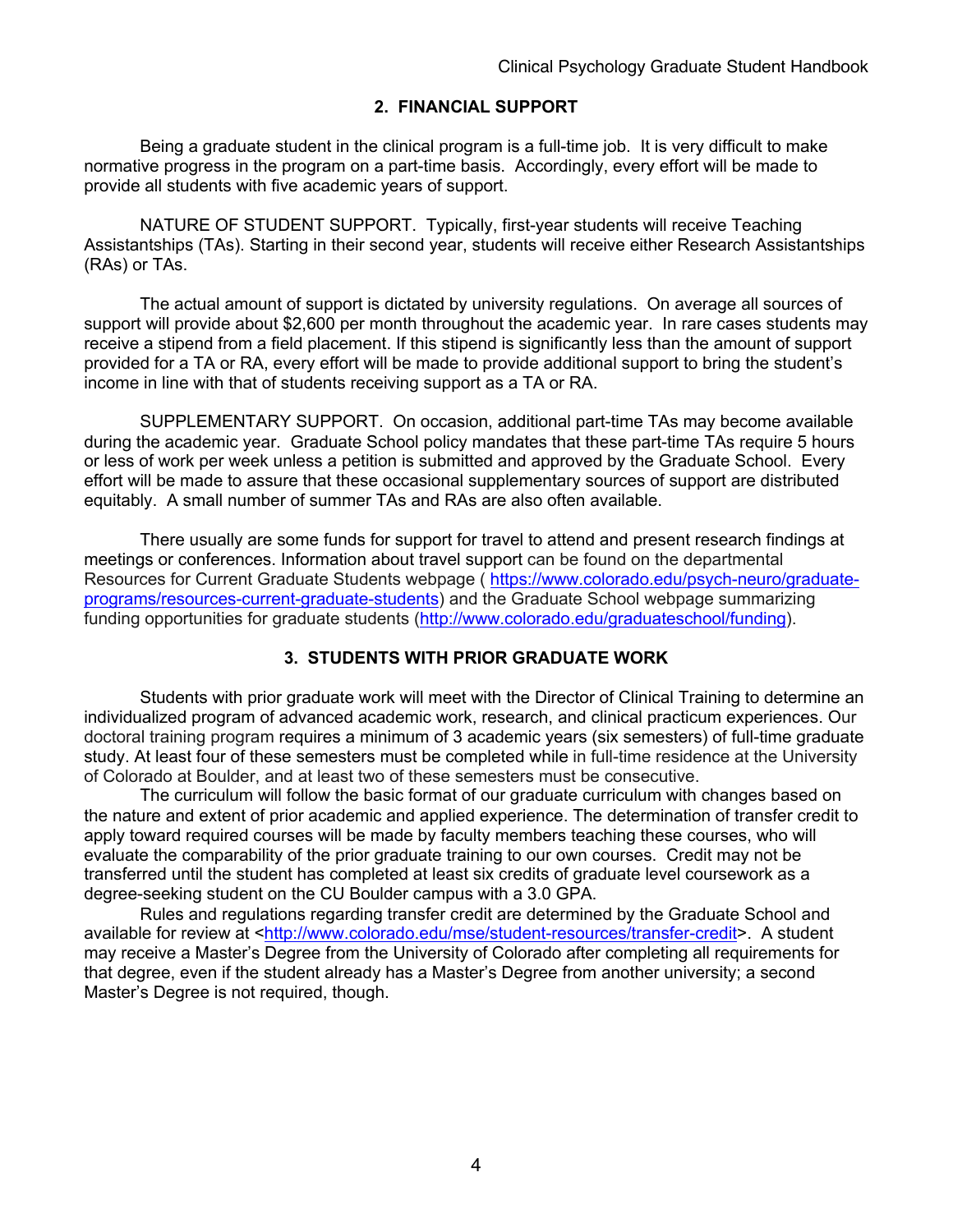## **4. ADVISING**

RESEARCH MENTOR ASSIGNMENTS. The process of assigning students to research mentors begins during the evaluation of applicants for admission. Applicants are asked to indicate which faculty member they would like to work with for their research, and decisions regarding admission are made, in large part, based on the match of those expressed preferences with the availability of specific research mentors. One of the major reasons for interviewing applicants is to assess the match between students and mentors. Thus, students are admitted already assigned to research mentors. Every effort will be made to accommodate students who decide they would prefer to work with a different mentor, but this can be difficult to arrange. Another Clinical Program Faculty member must agree to take on the student before a change will be approved. If a change of interests or circumstances necessitates a change of advisor, students should obtain written consent from the faculty member with whom they wish to work and the approval of the Director of Clinical Training.

Although research mentors serve as students' formal academic advisors, students should feel free to consult with any member of the Clinical Program Faculty to discuss any issue pertinent to their training program. The Director of Clinical Training is available as an advisor regarding general program matters.

ADVISORY COMMITTEE. By May 1st of their first year, students must form a two-person advisory committee to advise and guide the student. The committee will consist of the research mentor and one other Clinical Program Faculty member. Students will meet with their advisory committee by August 1 of each year to review their progress for the year and plans for the coming year.

## **5. STUDENT EVALUATION**

GRADING. Students must obtain a grade of "B-" or better in each core clinical course and in statistics or retake the course. If a student receives a "C" or poorer in an elective course, the student may take another elective rather than repeating the course.

Graduate students will be given Incomplete - Fail (IF) or Incomplete - Withdrew (IW) grades in the case of incomplete work if the instructor believes that such grades are justified. After one year these grades will be automatically changed to F or W if a grade has not been submitted.

DEADLINES FOR COMPLETION OF RESEARCH PRACTICA. Research practicum papers must be submitted by September 30th of the student's third year in the program. Students not completing their research practicum project assignments by the deadline will be placed on Program Caution, which serves as a formal warning. Students on Program Caution who have not completed their research project assignments by the end of the Fall semester (last day of classes) of their third year will be put on probation as described in the Student Continuance, Due Process, and Termination section below.

THE EVALUATION PROCESS. Each year by mid-April, students complete a yearly report form and give it to their research mentor. Students must also meet with their advisory committee by May 1st. The Clinical Program Faculty members conduct formal evaluations of all graduate students in clinical psychology at the end of each Spring semester. Evaluation of students will be held with only Clinical Program Faculty (and associated faculty as relevant) present to allow the faculty to arrive at an integrated, confidential, and comprehensive evaluation of each student. The Clinical Program Faculty members discuss the readiness of students who are applying for internship at the beginning of the Fall semester.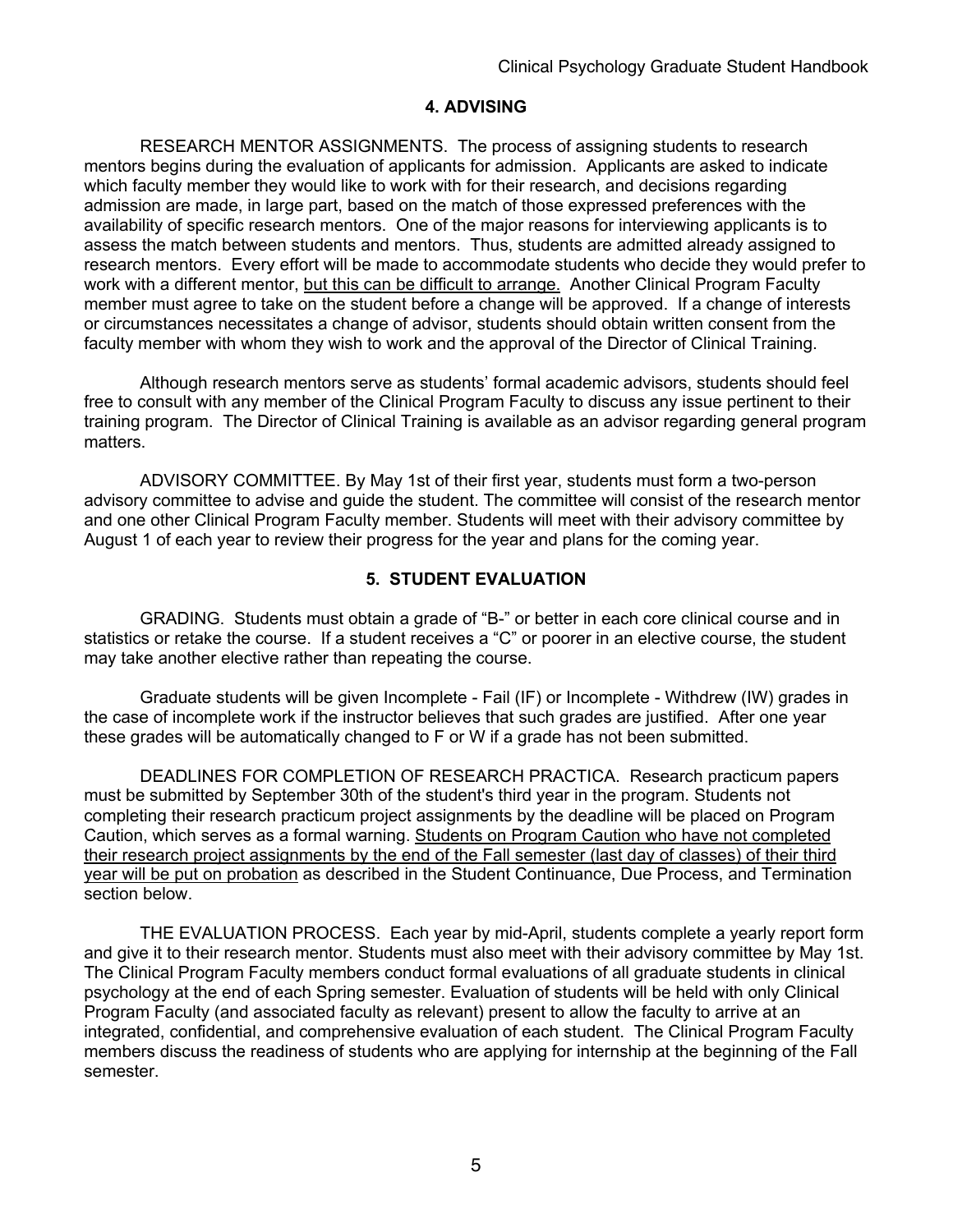Research mentors will provide written feedback to the student at the end of each academic year. The written feedback may include information from the student's yearly report form, advisory committee meeting, and the evaluation completed by the Clinical Program Faculty. The feedback letter will include information on the student's coursework and research, and if applicable, clinical work and teaching. The feedback will indicate whether the student is making good progress, and will specify any requirements the student must complete by a certain date to remain in good standing. The research mentor discusses this feedback with the student, and the letter is then added to the student's file.

A student may request to meet with the Director of Clinical Training at any time if they want to discuss their progress in the program. If a student is dissatisfied with their evaluation, he or she can also petition to meet with three representatives of the Clinical Program Faculty to discuss the evaluation. The Director of Clinical Training will select two representatives, and the student will select one representative to form this faculty committee.

EVALUATION OF ETHICAL BEHAVIOR. All students are expected to govern themselves according to the highest ethical standards across psychologist roles, including as teachers, clinicians, and researchers. Specific ethical considerations concerning practice and research are spelled out in the APA Ethics Code and the State of Colorado licensing law.

The Clinical Program takes violations of ethical behavior on the part of students very seriously, and will not hesitate to put students on probation for infractions of the APA Ethical Principles of Psychologists and Code of Conduct. Violations of the APA Ethical Principles of Psychologists and Code of Conduct that are considered more severe can result in immediate dismissal from the program.

The Executive Committee of the Department of Psychology and Neuroscience will serve as the appeal board if a student wishes to appeal the imposition of any sanctions related to violations of ethical behavior.

HONOR CODE. All students at the University of Colorado at Boulder are subject to the Honor Code for academic matters. Acts of academic dishonesty (e.g., plagiarism, cheating) are violations of the Honor Code and subject to academic sanctions from involved faculty members and non-academic sanctions given by the Honor Code Council, which include but are not limited to university probation, suspension, or expulsion. The Honor Code guidelines are described in the Honor Code web site (http://honorcode.colorado.edu/). Students must also adhere to the University's policy on discrimination and harassment (http://www.colorado.edu/policies/discrimination-and-harassment-policy-andprocedures). Students who violate this policy shall be disciplined or subjected to corrective action, up to and including termination or expulsion.

STUDENT CONTINUANCE, DUE PROCESS, AND TERMINATION. Students remain in good standing as long as they complete the requirements on time and no issues regarding ethical conduct are raised. Students in good standing who find they need to extend their time in the program an additional year should consult their research mentor and inform the Director of Clinical Training. Such students will typically receive lower priority for funding or other considerations than students who remain on schedule.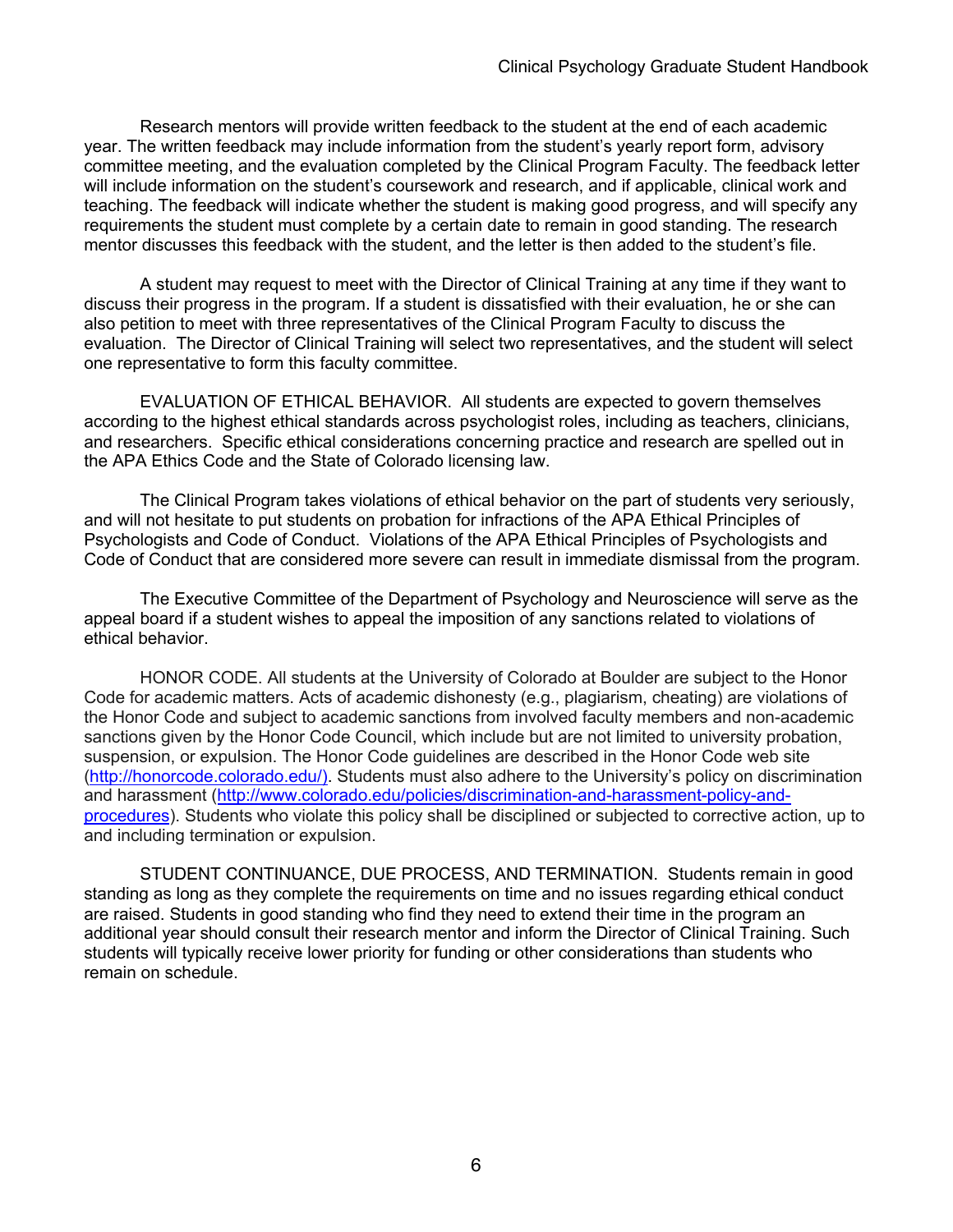PROGRAM CAUTION AND PROBATION. If a student is put on Program Caution, the student will receive a letter from the Director of Clinical Training explaining what the student has done or failed to do, specifying the consequences (including change in standing in the Program), stating what must be done to remediate these consequences, and specifying the date by which the stated remediation must be completed. If the student completes the specified remediation, he or she will receive a second letter, informing the student that he or she is no longer on Program Caution. If the student fails to meet the requirements for remediation, the student will be put on probation.

If a student is put on probation, a meeting will be held with the student, the research mentor, and the Director of Clinical Training. The student will be told that his or her status in the Program is in jeopardy, and the student will be provided an opportunity to explain his or her situation. The mentor and Director of Clinical Training will specify the work that needs to be completed, the time frame for its completion, and the consequences of non-completion (i.e., termination from the program). The Director of Clinical Training will then send the student a letter, summarizing the work to be completed, time frame, and consequences of non-completion. Once a student completes the specified remediation, he or she will receive a second letter, informing the student that he or she is no longer on probation.

STUDENT GRIEVANCES. Students are encouraged to discuss their concerns first with the faculty member(s) or other parties involved, and then to inform the Director of Clinical Training if their concerns are not adequately addressed. Students may also go directly to the Director of Clinical Training (or the Director of Graduate Studies or the Department Chair) if they prefer.

If a student believes that she or he has experienced or witnessed possible discrimination or harassment, the student should contact the University's Office of Institutional Equity and Compliance (http://www.colorado.edu/institutionalequity/). Avenues by which students may lodge complaints or grievances are described in detail on the CU Boulder website (http://www.colorado.edu/policies/student-appeals-complaints-and-grievances-brief-guide).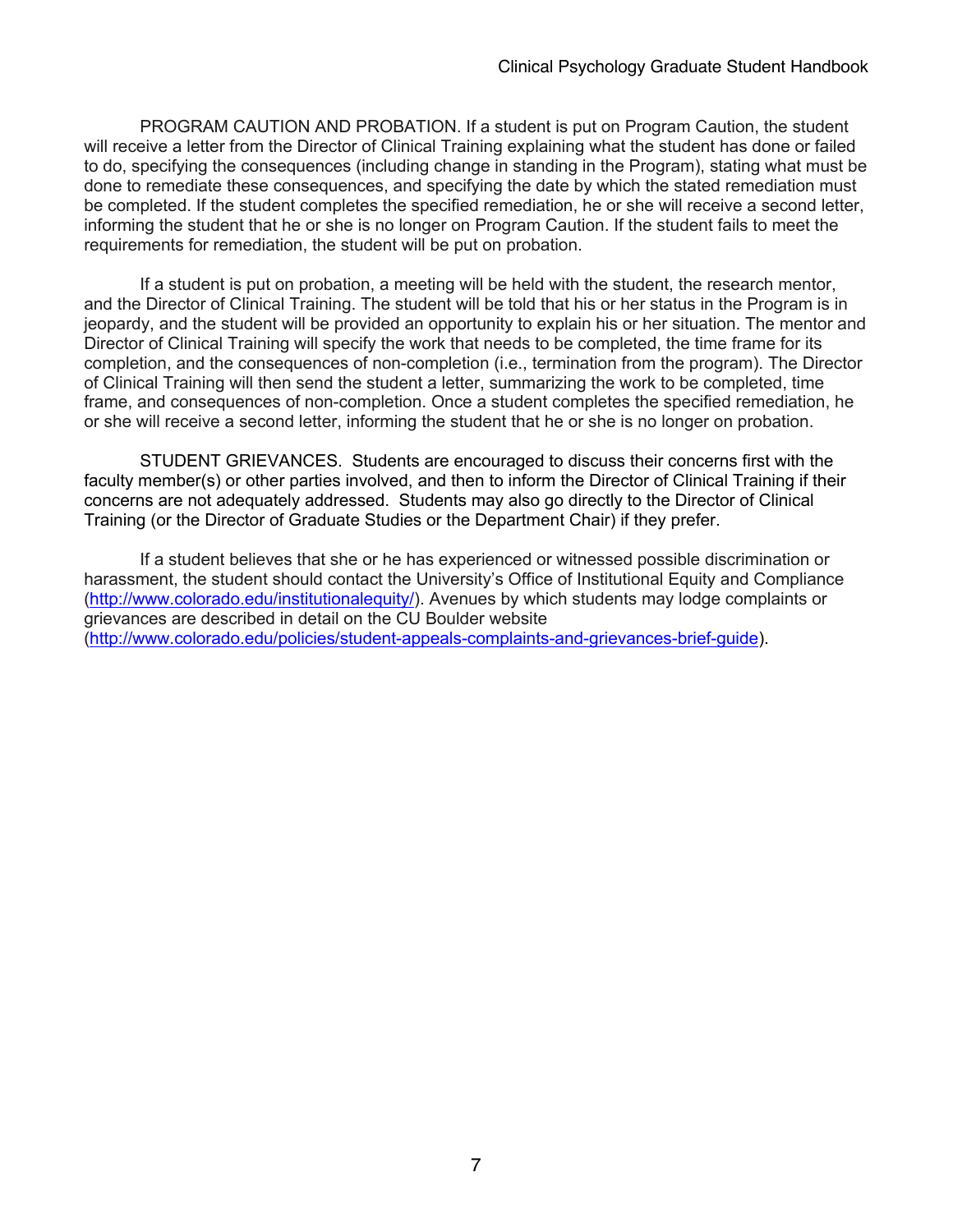## **6. CURRICULUM**

The Clinical Program curriculum consists of (a) satisfactory completion of a Research Practicum paper; (b) satisfactory completion of all courses mandated by APA requirements for accreditation; (d) satisfactory completion of the Clinical Practicum sequence; (e) comprehensive exam parts I and II; (f) a dissertation; and (g) an internship.

Specific course offerings are published by the University of Colorado Boulder in the Schedule of Courses. Required core courses are concentrated in the first two years of the program. Courses to fulfill requirements for discipline-specific knowledge may be taken in any semester, but are most commonly taken in the third and fourth years of the program. Clinical practicum begins in the second year of the program. Students planning to be licensed at any time in the future should retain copies of all course syllabi.

## **REQUIRED COURSES: PROFESSION WIDE COMPETENCIES**

Each Clinical Psychology graduate student must complete, with a grade of "B-" or better, a course that fulfills each of the following core requirements regarding profession-wide competencies.

**Psychopathology and psychotherapy.** Students are required to complete core courses in psychopathology (PSYC 5453: Adult Psychopathology) and psychotherapy (PSYC 7673: Adult Psychotherapy).

**Research Methods.** Students must complete PSYC 5423 (Research Problems in Clinical Psychology) or PSYC 5656 (Advanced Graduate Research Methods).

**Statistical Analysis.** Students must complete PSYC 5741 (General Statistics I) and PSYC 5751 (General Statistics II).

**Psychological assessment and psychometrics.** Student must complete PSYC 7683 (Intellectual Assessment with Practicum), PSYC 7663 (Intellectual Assessment Lab), and PSYC 7693 (Personality Measurement).

**Diversity.** Students must complete, with a grade of "B-" or better, PSYC 7703 (Clinical Seminar - Multicultural Issues in Psychology). Nearly all other clinical courses also address issues of cultural and individual diversity relevant to the content of each specific course. Students may submit a petition to fulfill this requirement with another graduate courses that focuses on foundational aspects of equity and diversity, but all petitions must be approved prior to enrolling in the course after a full review of the syllabus by the Clinical Program Faculty.

**History of psychology.** An undergraduate course that covers the history of psychology (taken before or after enrolling at CU) can be used to fulfill this requirement. For students who have not taken an undergraduate course in History of Psychology, this requirement may be fulfilled by completing PSYC 7703 (Clinical Seminar - History and Systems) or PSYC 5541 (Human Lifespan Development).

**Ethics and Professional Issues.** Competency in ethics is assessed in several ways. Students must complete the online CITI and HIPAA training programs. Students are also required to complete PSYC 7703 (Clinical Seminar - Ethics in Clinical Psychology). Finally, students are required to enroll in PSYC 6603 (Professional Issues in Clinical Psychology) each semester, unless they have a time conflict with another course or externship. Students can skip enrolling in PSYC 6603 twice without petitioning the faculty. They are required to petition the faculty if they have a time conflict with another course or externship three or more times. In addition, several required courses include specific graded assignments regarding ethical issues relevant to the course. Each of these assignments must be completed with a grade of at least B-.

**Supervision and Consultation.** Students are required to take PSYC 7703 (Clinical Seminar - Supervision and Consultation).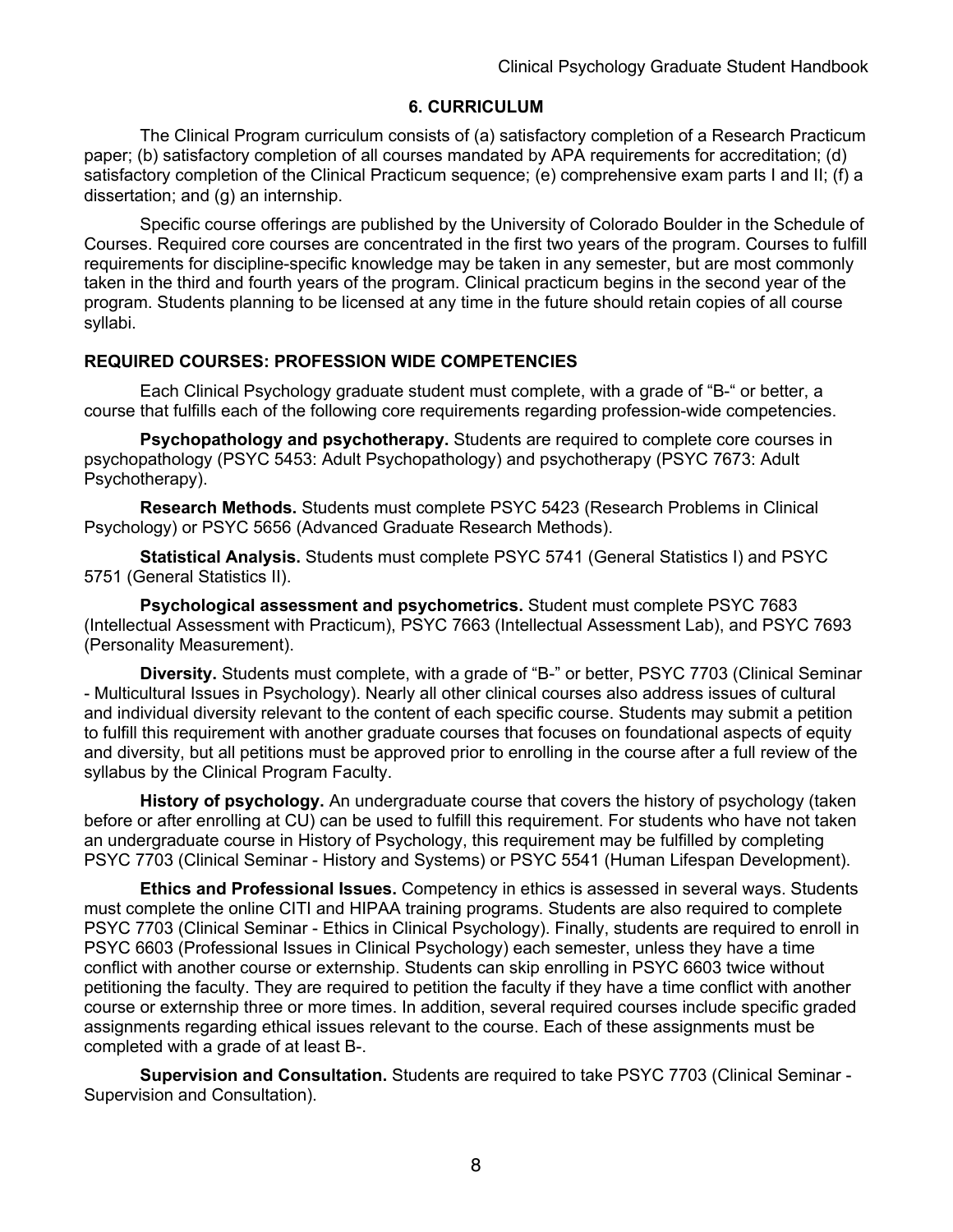## **COURSE REQUIREMENTS REGARDING DISCIPLINE-SPECIFIC KNOWLEDGE:**

In addition to the core required courses listed in the previous section, APA requirements for accreditation specify that Clinical Psychology graduate students must also demonstrate discipline specific knowledge in five basic content areas. The most common way to fulfill each of these requirements is to complete, with a grade of "B-" or better, one of the graduate courses that is listed under each domain (note that some courses can fulfill the requirement in more than one domain of discipline-specific knowledge).

Students may also submit a petition to fulfill these requirements with other graduate courses or other methods of evaluation. The educational experience proposed in any petition must include a curricular experience that is completed at least in part at the graduate level using primary source materials (i.e., empirical studies that represent the current state of the area), and the educational experience must be evaluated by a faculty member with expertise in that area. All petitions must be approved in advance after a full review by the clinical faculty.

Courses that are approved to fulfill each domain of discipline-specific knowledge are summarized below. We encourage students to choose courses that both fulfill the APA requirement and provide a training opportunity that is useful for their specific research and clinical interests.

**(A) Affective Aspects of Behavior.** Students may fulfill this requirement by completing PSYC 7703: Social and Affective Psychological Science or PSYC 7703: Developmental Cognitive and Affective Psychobiology (a two-semester sequence).

**(B) Biological Aspects of Behavior.** Students may fulfill this requirement by completing PSYC 7703: Developmental Cognitive and Affective Psychobiology (a two-semester sequence). Another option to fulfill this requirement is PSYC 5102 (Introduction to Behavioral Genetics). Students may also petition for approval to fulfill this requirement by completing with a grade of B- or higher other courses offered in the Department of Psychology and Neuroscience. Based on course content when these courses were offered previously, petitions are likely to be approved for PSYC 7215 (Translational Cognitive Neuroscience), and NRSC 5092 (Behavioral Neuroendocrinology).

**(C) Cognitive Aspects of Behavior.** Students may fulfill this requirement by completing PSYC 7703: Developmental Cognitive and Affective Psychobiology (a two-semester sequence). Students may also petition for approval to fulfill this requirement by completing with a grade of B- or higher other courses offered in the Department of Psychology and Neuroscience. Other options to fulfill this requirement are PSYC 7215 (Translational Cognitive Neuroscience), and PSYC 5665 (Proseminar in Cognitive Psychology).

**(D) Developmental Aspects of Behavior.** Students may fulfill this requirement by completing PSYC 7703: Developmental Cognitive and Affective Psychobiology (a two-semester sequence). Another option to fulfill this requirement is PSYC 5541 (Human Lifespan Development).

**(E) Social Aspects of Behavior:** Students may fulfill this requirement by completing PSYC 7703: Social and Affective Psychological Science. Other options to fulfill this requirement are PSYC 5606 (Social Proseminar: Social and Personality Psychology), PSYC 7536 (Social Neuroscience), and PSYC 7536 (Social Proseminar: Social Psychology of Health Promotion).

**Advanced Integrative Knowledge of Basic Discipline-Specific Content Areas**. APA requirements specify that students must demonstrate graduate-level scientific knowledge that entails integration of multiple discipline-specific content areas (i.e., integration of at least two of: affective, biological, cognitive, social, or developmental aspects of behavior). Many students will fulfill this requirement through the new courses taught by Dr. Kaiser (PSYC 7703: Developmental Cognitive and Affective Psychobiology; a two-semester sequence) or Dr. Gruber (PSYC 7703: Social and Affective Psychological Science). Students may also petition to fulfill this requirement through another evaluated educational experience that provides basic coverage in two or more areas and integration across those areas.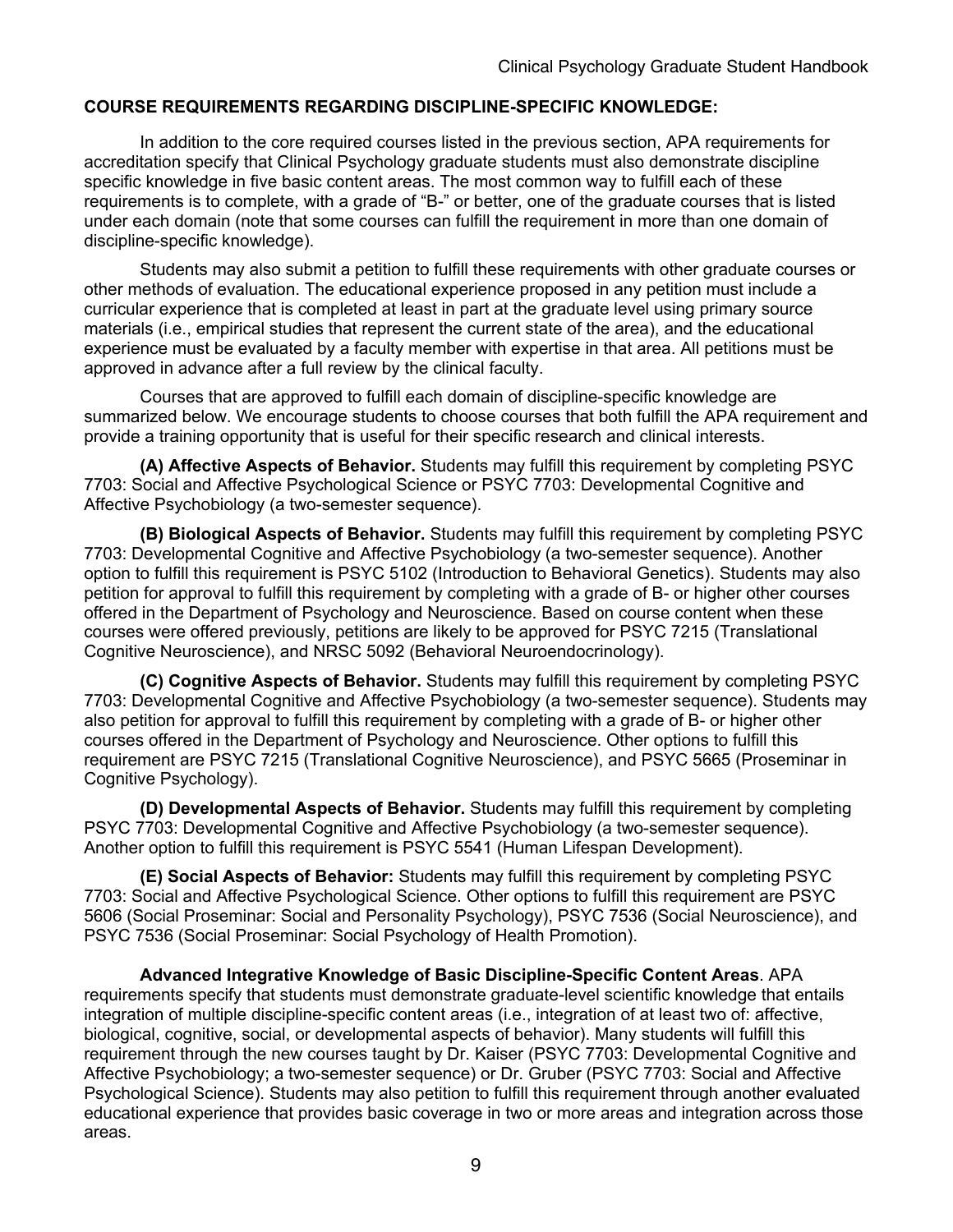GENERAL INFORMATION REGARDING CURRICULUM. To take more than 15 credit hours of graduate coursework in any given semester, a student must petition the Dean of the Graduate School for an exception to the credit limit. Ordinarily, no more than 18 credits will be approved, as additional credits increase tuition. Students must complete a minimum of 30 hours of Doctoral Dissertation credit hours, with a minimum of 20 dissertation credits post-comprehensive examination (which also includes the semester during which the comprehensive examination is completed). Moreover, including the semester that the comprehensive examination is completed, a minimum of 5 dissertation credits need to be taken each semester until graduation.

#### **7. NEUROSCIENCE COMBINED DEGREE AND BEHAVIOR GENETICS CERTIFICATE PROGRAMS**

If students elect to complete an additional course of specialty training (such as behavioral genetics or neuroscience), they should inform their advisory committee.

Ph.D. IN NEUROSCIENCE. Students in the Clinical Program may also complete the requirements for the Ph.D. program in Neuroscience; detailed information about the program and requirements can be found at <https://www.colorado.edu/neuroscience/graduate-educationneuroscience>. Students must apply for admission to the Ph.D. in Neuroscience during the first two years of graduate school. In addition to completing the requirements of the Ph.D. in Psychology, students obtaining a Ph.D. in Neuroscience must complete additional courses and their dissertation must have a predominant Neuroscience focus; the primary research mentor of the dissertation must be a member of the Neuroscience Program.

CERTIFICATE IN BEHAVIORAL GENETICS. Students in the Clinical Program may also complete the requirements for a Certificate in Behavioral Genetics; detailed information about the program can be found at <http://www.colorado.edu/ibg/prospective-students>. In addition to completing the requirements of the Ph.D. in Psychology, students obtaining a Certificate in Behavioral Genetics must complete additional courses. A student completing the BG Certificate program must also be a teaching assistant (TA) for one semester in a course judged by their advisory committee to be relevant to their training. Finally, the dissertations of students completing the BG Certificate program must be conducted on a topic of direct relevance to animal or human behavioral genetics.

# **8. RESEARCH PRACTICUM**

Each student will be continuously and actively involved in research throughout each year of the program on campus. Students will complete a Research Practicum each semester until they have completed their Master's Thesis, and doctoral dissertation credits during the subsequent years.

It is assumed that the student has been responsible for all phases of the work that constitutes the Research Practicum—including data collection (except where existing data sets are to be used in the research study) and analysis. If a situation arises where the student wants to recruit others to collect data or to be of assistance in any other way with the research project, it is the responsibility of the student to discuss the plan with the research mentor and to develop an agreed-upon memorandum of understanding regarding the plan.

RESEARCH PRACTICUM PAPERS. Two empirical research papers are required of each student. The Research Practicum paper is completed over the course of the student's first two years in the program, and fulfills the research requirement for the Master's Degree. The doctoral dissertation paper then fulfills the final research requirement of the program. All research papers must employ standards for manuscript preparation described in the APA Publication Manual.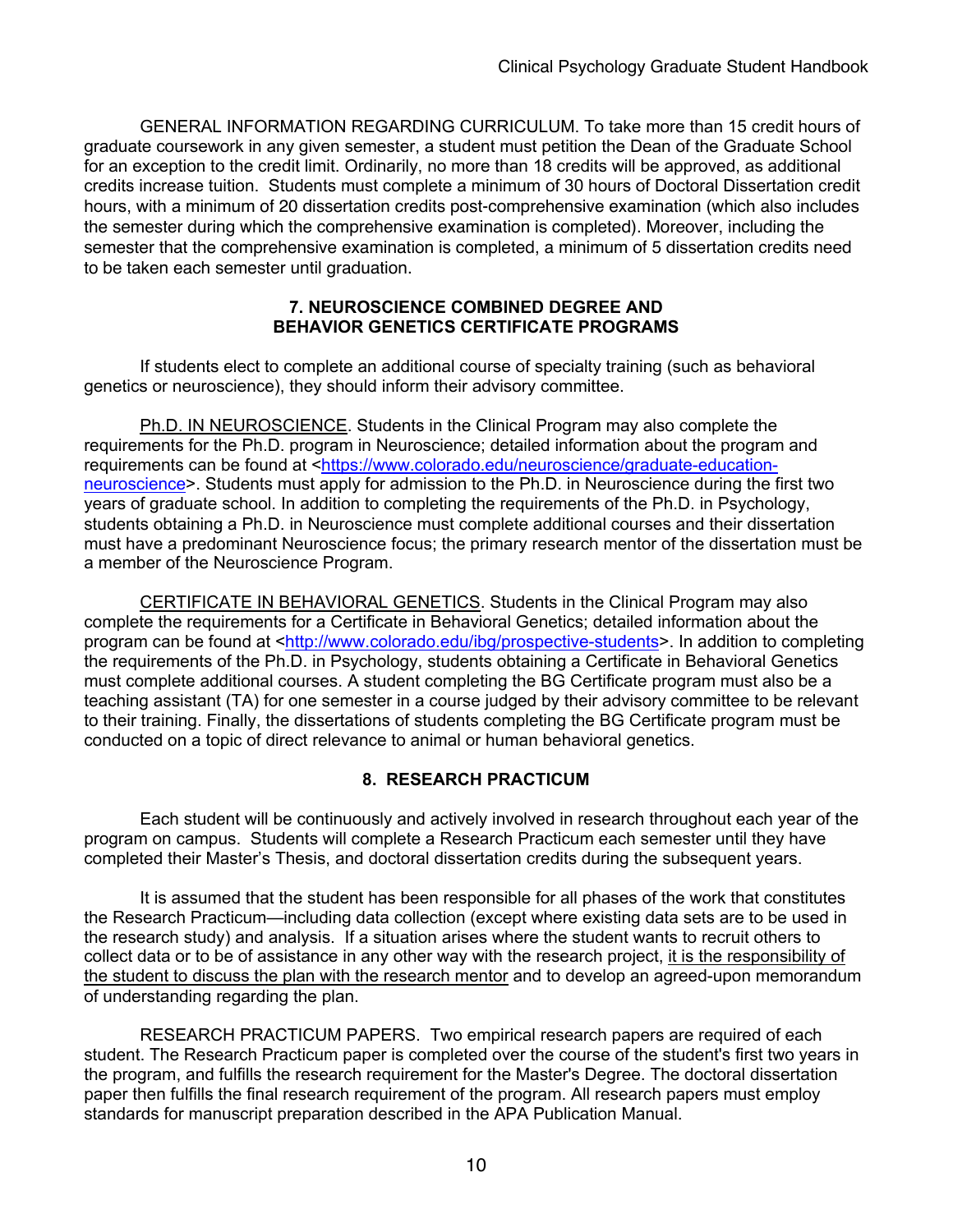*Research Practicum paper proposal.* The student must complete the proposal for the Research Practicum paper by August 15 following the student's first year in the program. The proposal should include a 5-6 page introduction and a 5-6 page methods section, along with a 1-2 page description of how the data will be analyzed. The research mentor must sign the final proposal for the research practicum project, and the signed title page must be filed with the Clinical Program Assistant by August 15 following the student's first year in the program. Failure to submit the research practicum proposal by August 15th will result in the student being placed on Program Caution. Students on Program Caution who fail to submit the proposal for the Research Practicum paper by the last day of classes of the Fall semester of the second year will be placed on probation. All research projects must be approved by the Institutional Review Board (IRB), which publishes a list of meeting times and associated submission deadlines.

*Research Practicum paper defense.* Students complete their research practicum paper during their second year in the program. The final Research Practicum paper is submitted to the Master's Committee for their review, and the student then completes an oral defense of the paper. The Master's Committee is comprised of three faculty members. The first member is the research mentor; the second and third members may be any member of the faculty in the Department of Psychology and Neuroscience, ordinarily chosen in consultation with the research mentor. Students are responsible for making sure that adequate time is provided for readers to review the Research Practicum paper prior to the oral defense meeting. Two weeks is considered the minimal time in which a faculty member can be asked to read a paper, unless an alternative time frame is approved by all members of the committee.

*Deadline for completion of the Research Practicum Paper.* The completed Research Practicum paper is due on September 30 following the students' second year in the program. The paper must be in final form by the deadline, including any revisions that may be required by the committee after the oral defense. Failure to complete the final Research Practicum paper by September 30 will result in the student being placed on Program Caution. Students on Program Caution who fail to complete their final Research Practicum paper by the last day of classes of the Fall semester of the third year will be placed on probation.

ELIGIBILITY TO SERVE AS A RESEARCH MENTOR. Research and dissertation supervision will be limited to those faculty members who have a regular or tenured Graduate Faculty appointment and active research programs; that is, faculty members who are collecting and analyzing data, whose program is superordinate to any individual research project, and whose work is being published.

RESEARCH PRESENTATIONS. Students are strongly encouraged to present their research at appropriate conferences or conventions, and required to present at one conference or convention. In addition, each student is expected to present their research twice during their graduate training in PSYC 6603: Professional Issues in Clinical Psychology.

SUBMISSION FOR PUBLICATION. Students are required to submit at least one article or book chapter for publication. It is not required that the submission is accepted for publication.

ETHICAL RESEARCH-RELATED BEHAVIOR. Research mentors are responsible for making sure that students are completely familiar with and abide by the research sections of the APA Ethical Principles and Code of Conduct, including the sections regarding authorship. In addition, during the first semester students must complete the IRB online tutorial and provide a copy for their student record.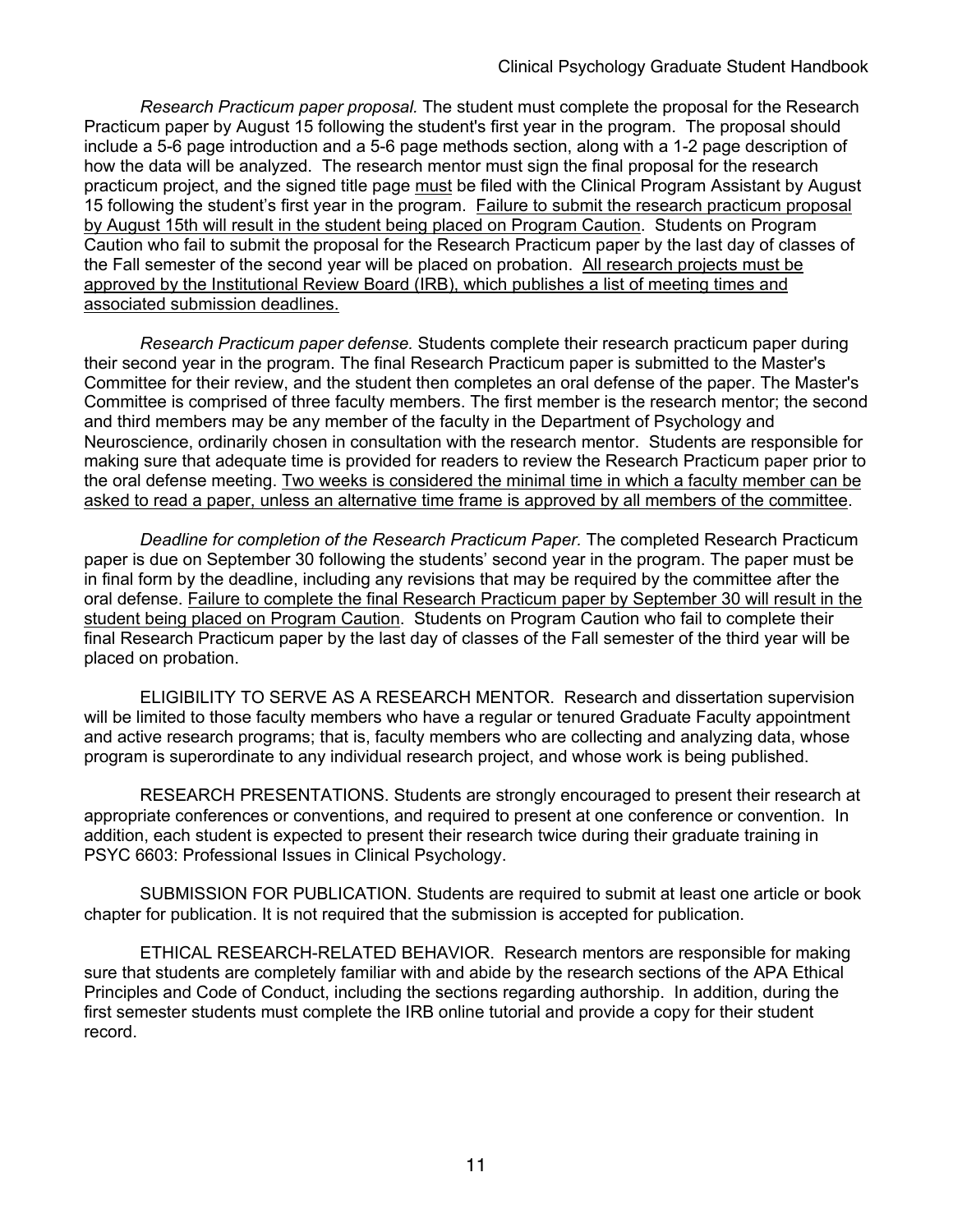# **9. CLINICAL TRAINING**

Clinical training will begin in students' second year and will continue throughout their tenure in the program. The components of clinical training include Practicum in Clinical Psychology, supervised by Clinical Program Faculty and community supervisors. All students are expected to treat clients in the Program clinics starting in their second year and continuing through the remainder of their graduate training.

ARRANGING FOR THERAPY SUPERVISION. At some time prior to the beginning of the Fall semester, students will be invited to indicate to the Director of the Raimy Clinic any preferences they might have concerning therapy supervisors. Because it is not always possible to accommodate the first choices of students, those with greater seniority and those who have not previously obtained a preferred supervisor will be given priority for a particular supervisory assignment.

PROFESSIONAL RESPONSIBILITIES IN THE RAIMY CLINIC. Professional activities in the Raimy Clinic include the careful preparation and maintenance of client records. The Director and/or Associate Director of the clinic will monitor client records to assure that record keeping is current and professionally maintained according to the Colorado Licensing Law. Failure to complete records in a timely manner will result in a lowered grade for practicum.

RESEARCH PROGRAM IN THE RAIMY CLINIC. Because the Raimy Clinic is viewed as a facility that serves both a clinical training and a research training function, every client at Raimy is considered a research client. The research component will routinely include: (a) an initial psychological assessment of each client; and (b) some form of documentation of the therapeutic work. These data should be available for assessing the efficacy of clinical interventions as well as for other research studies as seem appropriate. Research activities that go beyond these routine clinical research practices will ordinarily need to be approved by the University of Colorado at Boulder IRB.

ETHICAL AND LEGAL CLINICAL BEHAVIOR. Clinical supervisors are responsible for making sure that students are completely familiar with and abide by the clinical intervention sections of the APA Ethical Principles and Code of Conduct and the Laws of the State of Colorado.

EXTERNSHIPS: Students may obtain additional clinical training experiences outside of the clinics operated by the Clinical Program. Prior to accepting an externship, students must complete an Externship Permission Request Form, and this form should then be updated each semester. The form specifies whether they are involved in any external clinical placements, and if so, the name of the placement(s). All such work must be conducted under appropriate supervision and in accordance with APA ethical guidelines. At least a portion of the supervision provided by the externship must involve direct observation by the supervisor (e.g., video or one-way mirror). University liability insurance will only cover appointments in Raimy and Wardenburg. Therefore, you must make arrangements to obtain liability insurance to ensure coverage at other sites (e.g., Mental Health Partners, Safehouse, the VA) or confirm with the site that their liability covers you as a paid or unpaid volunteer.

POLICY REGARDING PRIVATE PRACTICE: Although the state of Colorado has a registered psychotherapist designation, the Clinical Program strongly discourages students from engaging in private practice while enrolled in the program. Under no circumstances will the private practice of counseling be considered part of a student's academic program, practicum, or externship experiences. All student externship experiences must take place in a recognized counseling organization, with qualified on-site supervision provided. There are **no exceptions** to this policy.

Should students engage in the private practice of counseling, they must be aware that their practice is not part of their academic program at the University of Colorado Boulder. Furthermore, it is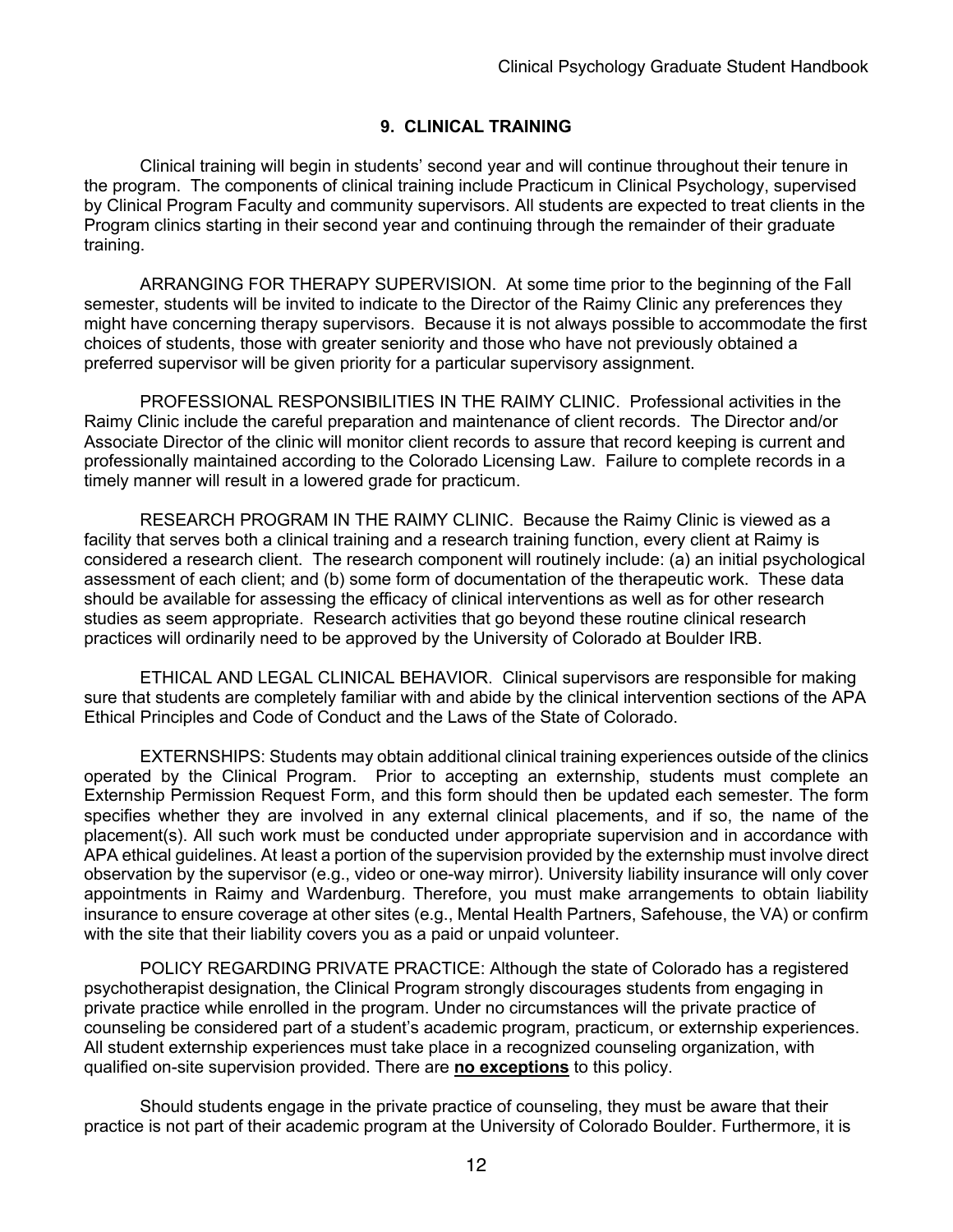both illegal and unethical for students (or any clinician) to practice outside the scope of their professional training and qualifications. Therefore, the program specifically restricts all matriculating students from engaging in their own private practice activities (i.e., for-profit delivery of therapy or counseling services) unless qualified to render such services. A student engaged in the independent delivery of any service reasonably construed as psychological or counseling in nature must notify the DCT about such activities in writing. Failure to comply with the aforementioned policies (including failure to notify the DCT or falsely representing qualifications) will be vigorously pursued and may result in dismissal from the program.

### **10. THE M.A. DEGREE**

The M.A. Degree is fulfilled by a minimum of 30 semester hours in psychology including the completion of the second-year Research Practicum paper. As noted earlier, the proposal for this project must be approved no later than August 15 following the student's first year in the program. The Research Practicum paper must be presented to the student's committee and approved by September 30 of the third year.

An Application for Admission to Candidacy for the M.A. Degree must be obtained from the Graduate School at <http://www.colorado.edu/graduateschool/academic-resources> or the Clinical Program Assistant and filled out at least one month prior to the time the student wishes to receive the degree. The completed Application for Admission to Candidacy Form should be signed by the student's research mentor, approved by the Director of Clinical Training, signed by the Director of Graduate Studies, and submitted to the Graduate School through the Clinical Program Assistant with a copy in the student's record.

At least one month prior to completion of the work, the Master's Examination Form must be completed and the three-member committee approved by the Director of Graduate Studies. The form is then submitted for approval by the Graduate School through the Clinical Program Assistant, and a copy is placed in the student's record. After all requirements for the M.A. degree are completed (including approval of the Research Practicum paper), the Master's Examination Form must be signed by the three committee members and resubmitted to the Graduate School, with a copy of the final document placed in the student's record. This form is also available on the Graduate School website at <http://www.colorado.edu/graduateschool/academic-resources>.

The Graduate School has deadlines for submitting all the required paperwork. Please see the Graduate School calendar at <http://www.colorado.edu/graduateschool/calendar>. Students should consult with the Clinical Program Assistant to ensure that all paperwork is completed by the required deadlines.

The student must submit the online application to graduate to the Graduate School by posted semester deadline dates to receive a Master's Degree Diploma. Students interested in participating in campus-wide commencement ceremonies should review the information at <http://www.colorado.edu/commencement/> and students interested in participating in in departmental ceremonies should contact the Assistant to the Chair for more information.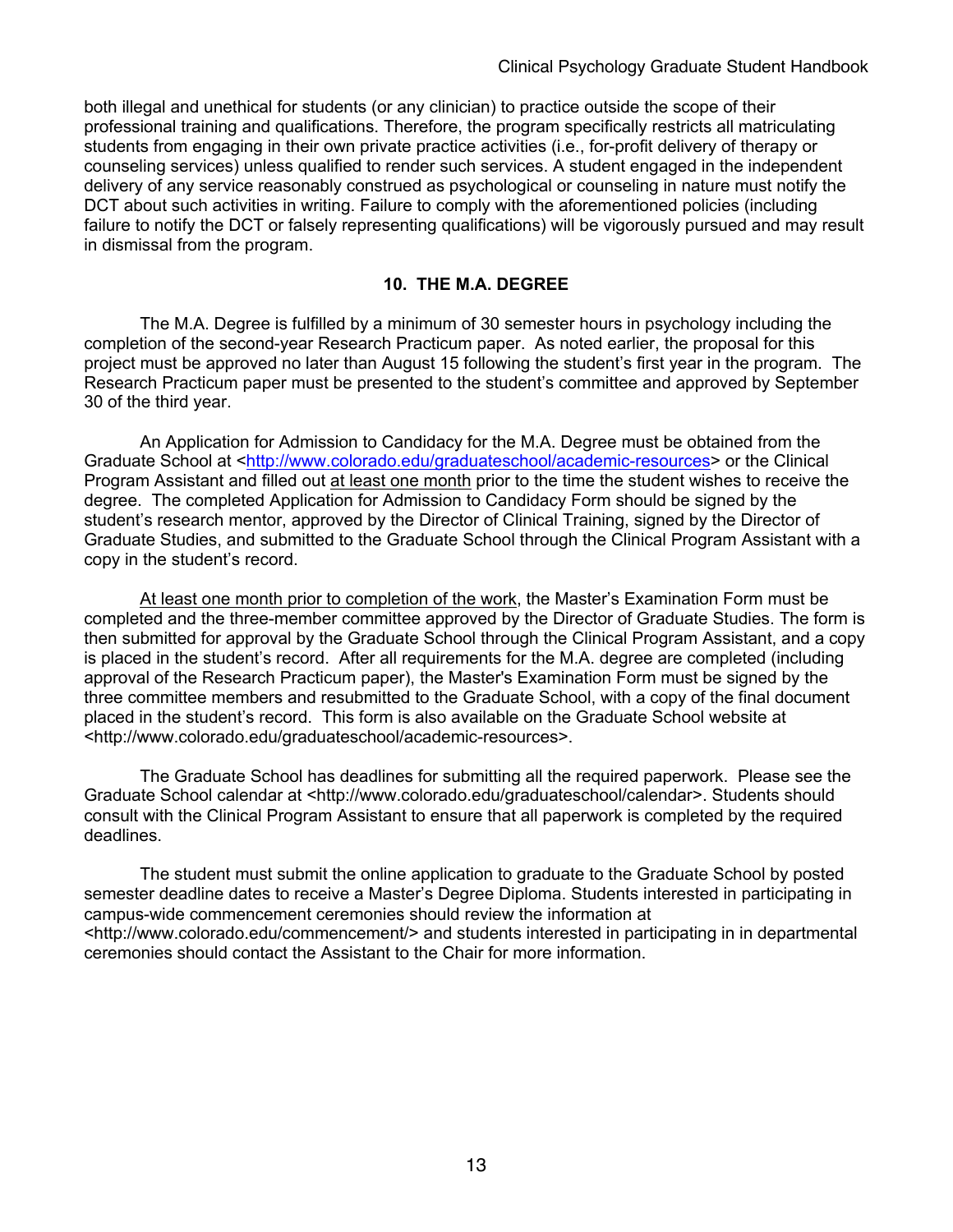# **11. THE PH.D. COMPREHENSIVE EXAMINATION**

The Comprehensive Examination consists of two parts: (a) two written assignments and (b) a successful Dissertation Proposal meeting.

WRITTEN ASSIGNMENTS. Students may meet this first comprehensive examination requirement by completing any combination of two of the following three options, including completing two written assignments from the same category:

- 1. First-authored empirical paper
- 2. First-authored review paper
- 3. Substantive grant application (typically an NRSA Predoctoral Fellowship, or F31. Proposals for NSF graduate fellowships do not fulfill this requirement because they are so abbreviated.)

For the first two options, the quality of the paper should be suitable for journal submission. The substantive portions of the papers must be completed after entering the program, even if they include data that were collected prior to entering the program. The Research Practicum paper used to fulfill the requirements for the M.A. degree cannot be used to fulfill the comprehensive examination requirements.

Students may get approval to have another type of written assignment count toward the first part of the Comprehensive Examination (e.g., a review paper that is published in a book chapter; a firstauthored empirical paper that has been changed significantly from the Master's Thesis) by petitioning the clinical faculty members from the Doctoral Committee, who must review and approve the two completed written assignments before the student can convene the Dissertation Proposal meeting. The student should complete the Comprehensive Exam Approval form, have it signed by his/her research mentor and the Clinical Program Faculty members from the Doctoral Committee, and submit it to the Clinical Program Assistant.

Students are encouraged to submit the papers for journal review and the grant application for funding consideration. However, even if the papers are not accepted by a journal or the grant is not selected for funding, the completed written assignments may still fulfill the requirements for the Comprehensive Examination.

DISSERTATION PROPOSAL. The second part of the Comprehensive Exam is the Dissertation Proposal meeting. The Dissertation Proposal meeting typically must be successfully completed by September  $30<sup>th</sup>$  of the student's  $5<sup>th</sup>$  year in the Program. Some students who elect to complete the dual Ph.D. in psychology and neuroscience or the certificate in behavioral genetics have successfully petitioned to extend this deadline until September 30th of the 6th year due to the additional coursework that is required to complete the dual degree or certificate. These and all other petitions must be submitted to the full Clinical Faculty for review and approval.

At least two weeks prior to the Dissertation Proposal meeting, the student must do the following:

- 1. Fill out an Admission to Candidacy for the Ph.D. Degree form and have it signed by the research mentor and the Director of Graduate Studies. The form will be submitted to the Graduate School through the Clinical Program Assistant, with a copy filed in the student's record.
- 2. Fill out a Doctoral Examination Report form (available at <http://www.colorado.edu/graduateschool/academic-forms> or in the Clinical Program office; see "Approval of Doctoral Committee" section below) and have the five-member committee approved by the Director of Graduate Studies and by the Graduate School (through the Clinical Program Assistant). After the Comprehensive Exam has been completed and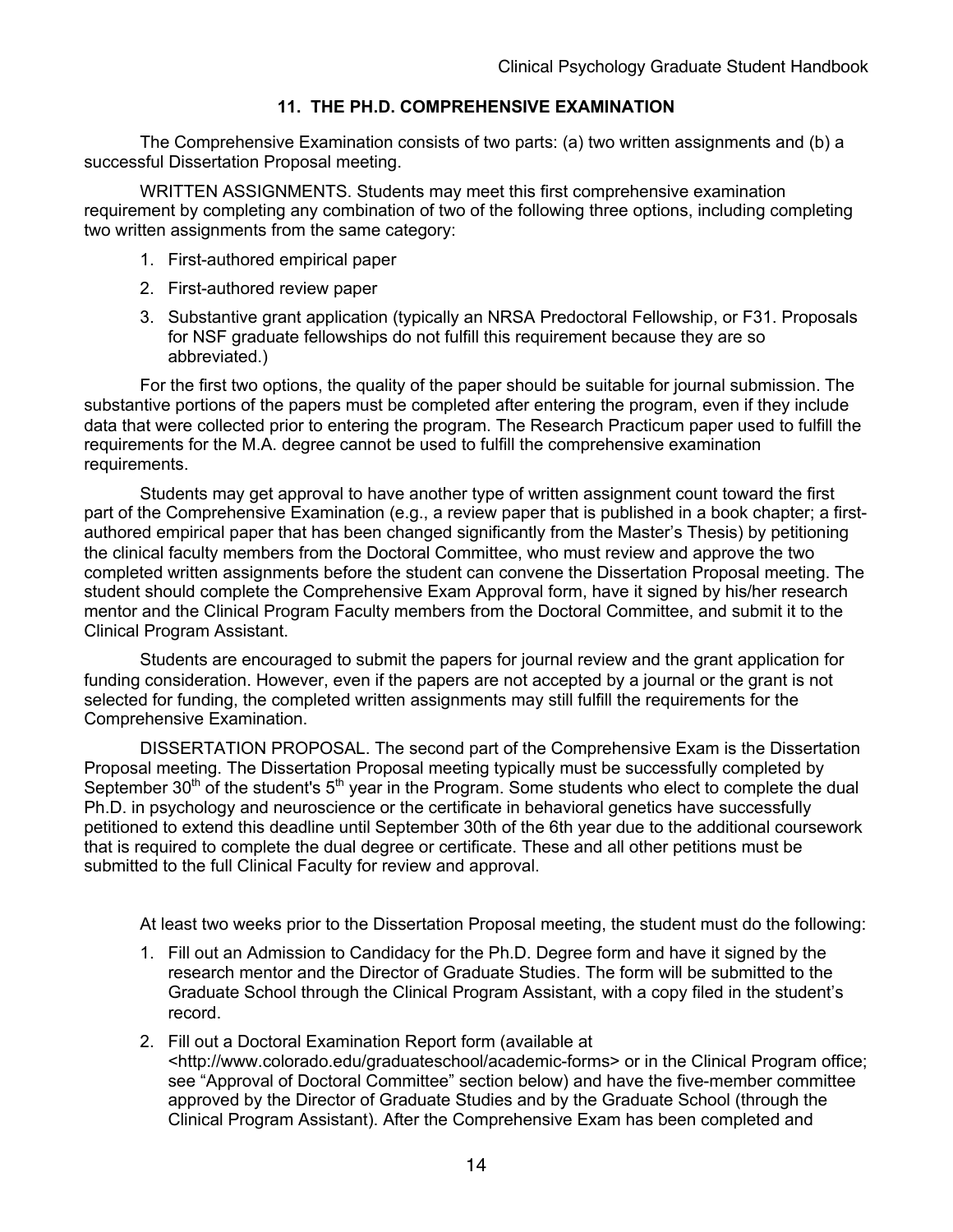approved (i.e., the two written assignments are accepted and the Dissertation Proposal meeting is successfully conducted), the form must be signed by all committee members and resubmitted to the Graduate School (through the Clinical Program Assistant), with a copy filed in the student's record.

3. Distribute a draft of the dissertation proposal to the Doctoral Committee.

DOCTORAL COMMITTEE. Every Ph.D. dissertation committee in the Department of Psychology and Neuroscience shall consist of five members of the Graduate Faculty; four of the committee members must be members of the Psychology faculty and one must be a faculty member in another department. Two core Clinical Program Faculty members must be on the committee, and one member of the committee must be in the Department of Psychology and Neuroscience but outside the Clinical Program. Individuals who are not full-time Faculty members at the University of Colorado Boulder may apply for a special Graduate Faculty appointment. Alternatively, such individuals can simply serve as additional members beyond the required five member committee.

APPROVAL OF DOCTORAL COMMITTEE. The Director of Graduate Studies and the Graduate School must approve the committee. Students will complete the Doctoral Examination Report and submit it to the Clinical Program Assistant to obtain approval. Once this committee list is placed on file, removal of any faculty member from this committee shall require the approval of the Director of Graduate Studies.

The committee members will then sign the form once the student has completed the Comprehensive Exam. After all signatures have been obtained, the original form must be submitted to the Graduate School and a copy placed in the student's record.

DISSERTATION PROPOSAL. The dissertation proposal should include a detailed description of the research plan. After preliminary approval of the dissertation proposal has been obtained from the dissertation chair, the student must submit the proposal to the four other faculty members comprising the dissertation committee and then schedule a meeting or meetings that under ordinary circumstances all committee members will attend, so that the five members of the dissertation committee can consider the proposal together and officially approve it. The proposal must be distributed to the entire committee at least 14 days prior to the proposal meeting, unless an alternative timeframe is approved by the entire committee. This proposal meeting must occur by September  $30<sup>th</sup>$  of the  $5<sup>th</sup>$  year unless the student has successfully petitioned for an extension of this deadline. The proposal should be accepted by the committee prior to the beginning of data collection for the dissertation, or prior to the beginning of analyses if the dissertation is based on existing data. The dissertation proposal must be approved before a student will be eligible to *apply* for internship.

Completion of the requirement for committee approval of the dissertation proposal assures students that plans for the dissertation have been carefully examined and approved in advance by their dissertation committee members, and that the proposal constitutes a quasi-contractual agreement between the student and the dissertation committee members regarding the dissertation. Students may register for dissertation credit hours while in the process of working on their dissertation proposal, subject to the limitations outlined under the "Curriculum" section above.

Unless a petition is approved to extend the deadline, students who do not complete the two written assignments or successfully complete the Dissertation proposal meeting by September 30 of the 5<sup>th</sup> year will be put on Program Caution and must complete all the examination by May 1 of the following year. Students who do not satisfactorily complete these requirements by May 1st of the 5th year will be put on probation. However, due to the increased courseload, several students who are completing the BG certificate or dual Ph.D. in psychology and neuroscience have successfully petitioned for approval to extend the deadline for these requirements by one year.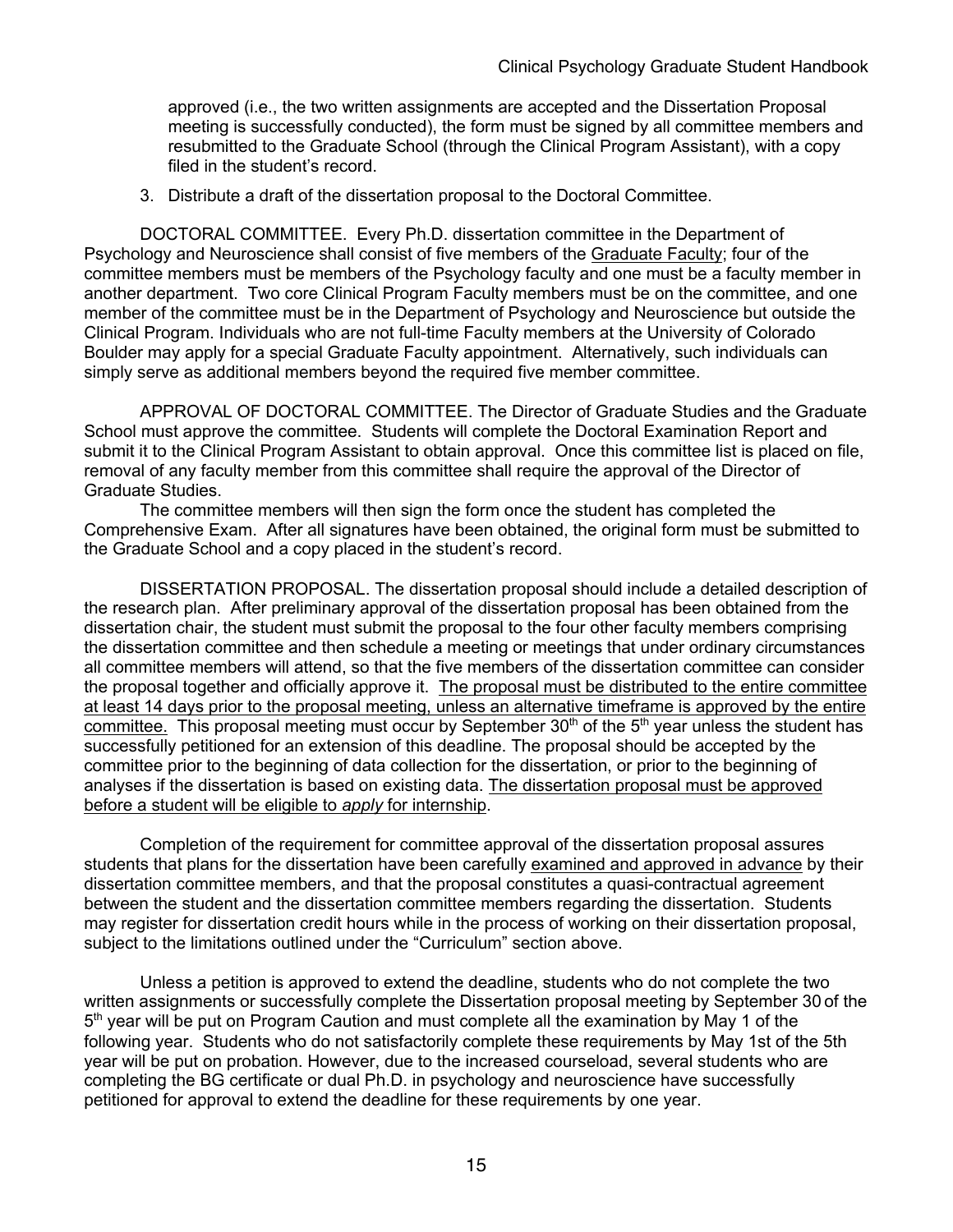Following successful completion of the Comprehensive Exam and Graduate School approval of the Admission to Candidacy, students must register continuously.

#### **12. THE PH.D. DISSERTATION**

A student who has completed the required course work, passed the Comprehensive Examination, and been approved for Admission to Candidacy becomes a Doctoral Candidate. Students will receive written notification from the Graduate School of admission to candidacy. Oncampus students admitted to candidacy for the doctoral degree will register and be charged for a minimum of 5 hours of dissertation credit for each subsequent semester of doctoral work. Students who are off-campus and using no university facilities whatsoever must register for 5 hours of dissertation credit. Continuous registration during the academic year (not summer) will be required until completion of the dissertation defense. It is expected that the student and research mentor will consult each semester as to the number of hours for which the student will register, consistent with the classification identified above. Failure to remain continuously enrolled for the required number of dissertation hours will result in a loss of candidacy status, and the student will be required to retake the Comprehensive Examination to regain approved status.

Students who have not defended their dissertations prior to leaving for internship must apply for a Leave of Absence and Withdrawal before leaving campus <http://www.colorado.edu/registrar/students/withdraw-cu/leave-of-absence>. Failure to register for Leave of Absence constitutes a failure to remain continuously enrolled for the required number of dissertation hours. If this occurs the student's status will be discontinued and the student will be required to reapply for admission.

COMPLETED DISSERTATION. At least two weeks prior to the Final Defense of the dissertation, students must again complete a Doctoral Examination Report. This procedure is the same as that employed in completing the form at the time of the Comprehensive Examination. After the dissertation chair has approved the dissertation, the student submits it to the members of the dissertation committee, giving them a minimum of 14 days to read the manuscript, unless an alternative timeframe has been approved by the entire committee. The Graduate School has information on the procedures for the final oral exam and the filing of the dissertation online at <http://www.colorado.edu/graduateschool/academics/graduation-requirements/doctoral-graduationinformation>. Approximately two weeks before scheduling the final defense, the student should complete the appropriate Graduate School forms, available from the Clinical Program Assistant.

To pass the Final Defense of the dissertation the student needs four positive votes at the final oral defense. The dissertation must be correct as to form, style, and content. Information on correct form and style may be found on the Graduate School website at

<http://www.colorado.edu/graduateschool/academics/graduation-requirements/doctoral-graduationinformation>. Where style and form are not indicated in Graduate School materials, the student should be guided by the *American Psychological Association Publication Manual* (6th Edition, 2009). The student should expect the committee to require some revisions of the dissertation to be completed after the defense meeting and before the Dissertation is submitted to the Graduate School for publication. The student should also allow additional time to complete any formatting changes required by the Graduate School prior to the deadline to electronically submit the final copy of the dissertation for publication.

DISSERTATION CREDIT HOURS. Students must have a minimum of 30 hours of dissertation thesis credit. Course work and work on the dissertation may proceed concurrently in any combination throughout the doctoral program. An additional 10 hours may be earned during the semester in which the student passes the Comprehensive Examination, and the final 10 hours may be earned in subsequent semesters (i.e., the spring semester after the dissertation proposal).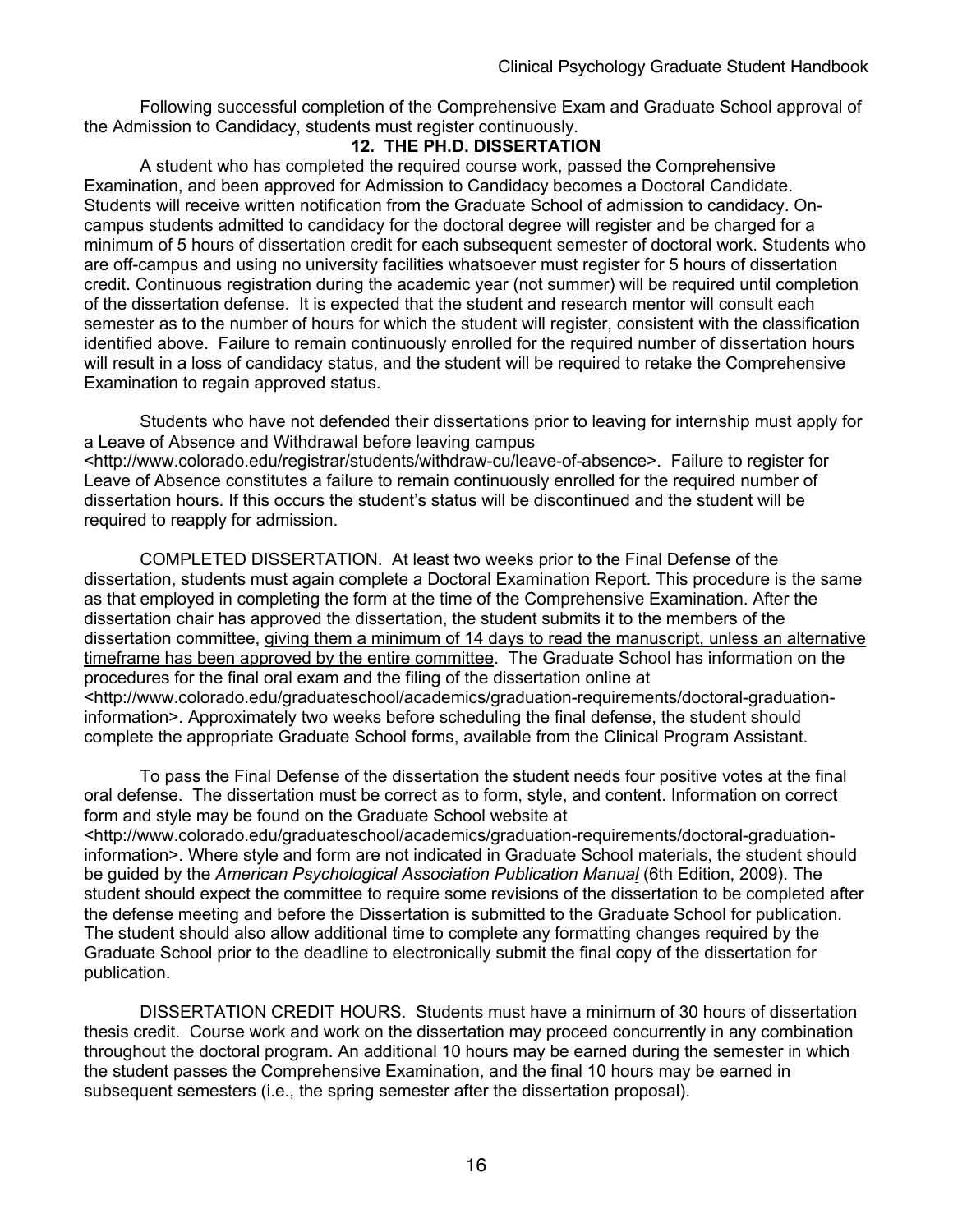#### **13. CLINICAL INTERNSHIP**

An internship is required before the granting of the Ph.D. degree. Students may not apply for an internship until all requirements are completed through the Dissertation Proposal phase of graduate study.

Students may defend their dissertation at any point but they will not be approved for graduation until the internship is completed. The university does not require enrollment for credit after the dissertation defense, but the diploma is not awarded until the department indicates that the student has met all the requirements for graduation (which for the Clinical Program includes completion of the internship). Any student who chooses not to complete an internship must officially withdraw from the Clinical Program by sending a letter to the Director of Clinical Training. The student may petition the department for permission to obtain a general Ph.D. in Psychology (if they have successfully met the department's requirements), but is not a graduate of the Clinical Program.

If a student wishes to go to a non-APA approved internship, the student must petition the Clinical Program Faculty for permission. The decision is based on the judged adequacy of the clinical experiences and the adequacy of supervision.

Completing the dissertation before starting the internship has the advantage of freeing time for a total investment in the internship experience. If the dissertation has been defended prior to internship, continuous registration does not apply. However, if a student plans to return to finish the dissertation, s/he should apply for a Leave of Absence. This ensures that the student will remain in good standing in the University system. If the student wishes to enroll for courses or dissertation credit during the internship year, the student will be responsible for paying full tuition and fees. A student must be registered for at least 5 doctoral dissertation credits during the semester in which s/he defends the dissertation.